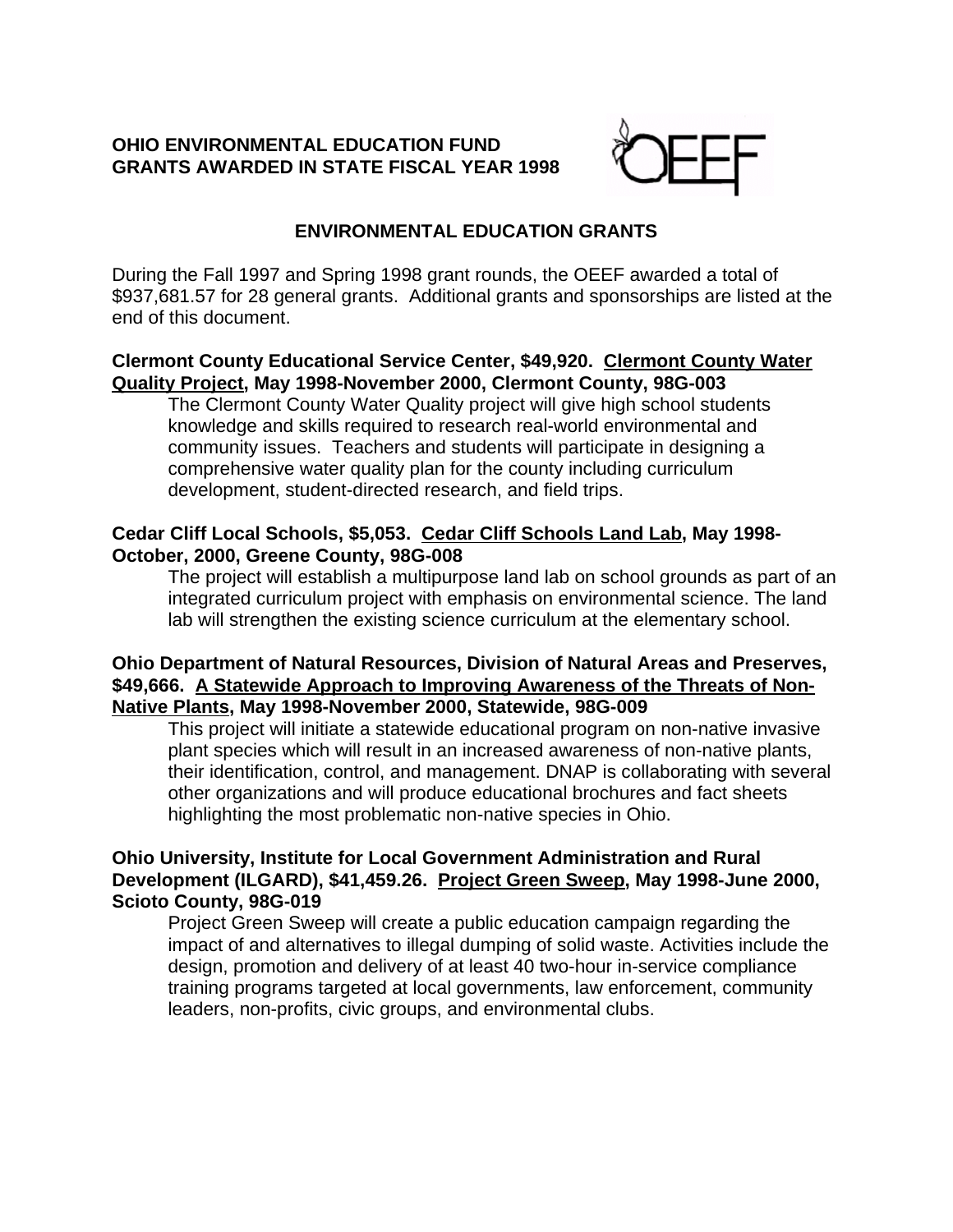#### **Ohio Lake Management Society, \$48,880. Citizen Lake Awareness and Monitoring, April 1998-April 2000, Portage County, 98G-022**

The Ohio Lake Management Society's Citizen Lake Awareness and Monitoring (CLAM) program is expanding to connect Ohio lakes to Ohio watersheds. This will be accomplished by increasing citizen involvement and by instituting a statewide stream monitoring program that will foster citizen action and long term lake stewardship.

#### **Pickerington Local Schools/Tussing Elementary, \$50,000. Changing Places, May 1998-May 2000, Fairfield and Franklin Counties, 98G-023**

In this project, students at Tussing Elementary will be involved in understanding the historical changes in the land on which their school sits. Students and teachers will research the history of the land and create a land lab that restores historically indigenous habitats.

## **Wright State University, \$48,628. A Comprehensive Project for K-12 Education at Cedar Bog, July 1998-December 1999, Greene County, 98G-025**

This project will produce a set of K-12 hands-on, minds-on learning activities for Cedar Bog, a unique environmental area in north-central Ohio. All activities will be developed with teachers from Coldwater Exempted Village Schools, a small rural equity school district, and Springfield City Schools, an urban district.

# **The Ohio State University Extension, Community Development, \$46,904. Facilitating Citizen Participation in Ohio's Land Use Dialogue, May 1998-April 1999, Statewide, 98G-029**

This project will provide educational opportunities for greater citizen participation in land use decisions, especially for urban residents and farmers. The program will be conducted in a three phase approach geared at increasing awareness, understanding, and participation in land use issues by rural and urban residents throughout the state.

## **Ohio Hunger Task Force, \$25,788. After School Environmental Education Program for Low-Income Children, May 1998-June 1999, Franklin County, 98G-036**

The project will seed an environmental education program for the Ohio Hunger Task Force's after-school program. Using curriculum developed by the Winners' League Foundation, the program will bring environmental education to lowincome children who will be involved in hands-on experiences to learn about the relationship between people and the environment.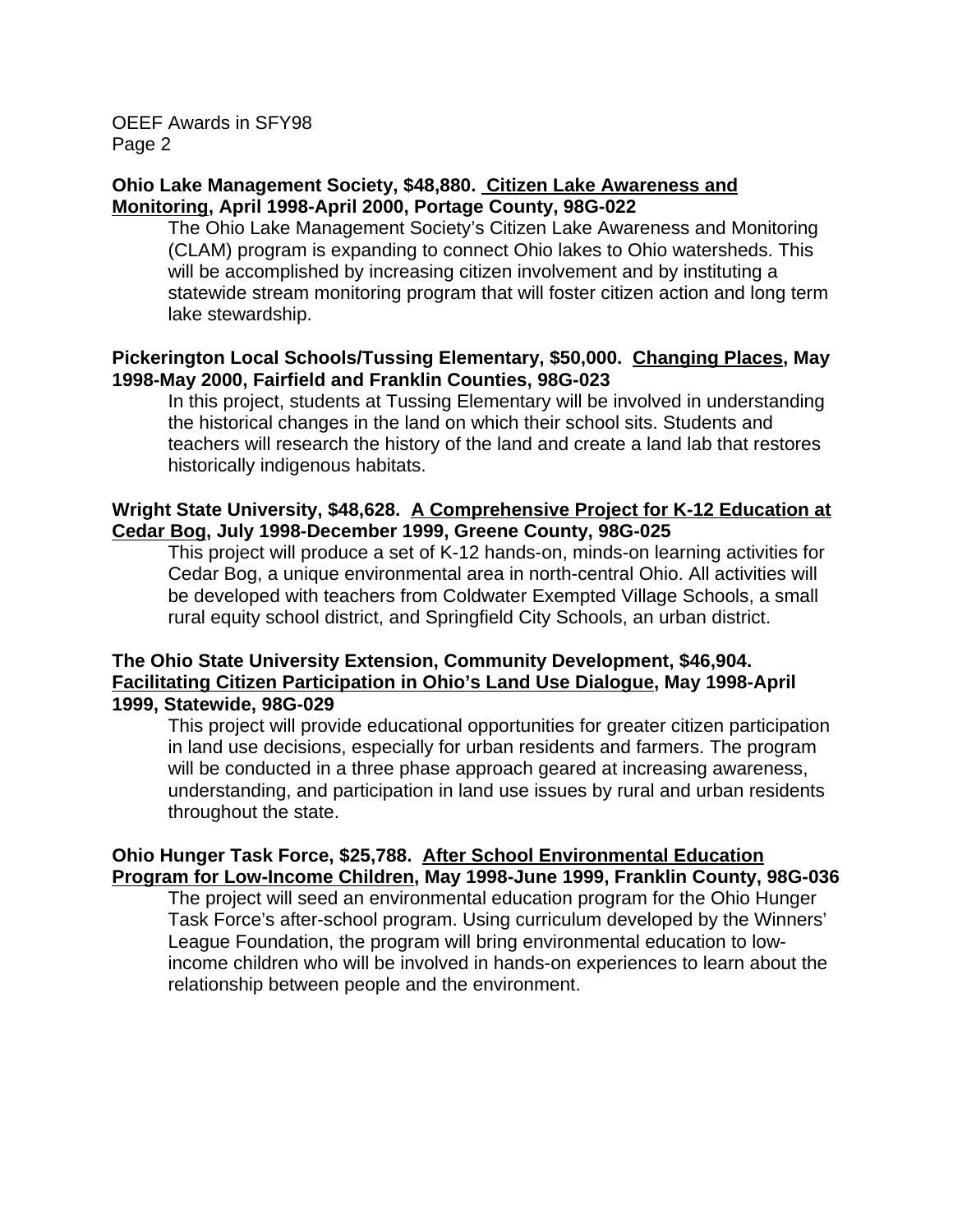#### **Ohio State University Extension, \$14,000. The Master Gardener Program for Teachers, May 1998-June 1999, Stark and Summit Counties, 98G-045**

This Master Gardener Program for Teachers will provide more than 80 hours of horticulture and environmental education training and curriculum materials to teachers from urban areas. These teachers will bring environmental concepts to their schools through both indoor and outdoor gardening experiences.

## **Ohio Dental Association, \$9,708. Dental Mercury Collection Program, May 1998- November 1998, Statewide, 98G-047**

The program will collect mercury that is non-processed, non-contaminated and at least 98% pure. The education/prevention component of the project will inform dentists about the collection program and provide recommendations on ways to properly dispose of dental wastes.

# **COSI Toledo, \$49,823. Maumee River Environmental Awareness Project, July 1998-July 1999, Lucas County and northwest Ohio, 98G-048**

An educational site for understanding the complex interactions between humans and an environmental resource such as the Maumee River will be established. Daily demonstrations, take-home materials, workshops and facilitated learning will allow the hundreds of thousands of visitors to COSI each year to become environmentally-literate about the Maumee River.

## **Jackson City School District, \$5,500. Man-The Protector of the Environment, November 1997-May 1998, Jackson County, 97G-080**

 To involve students in outdoor education classrooms (land labs) as a means of instilling the knowledge and understanding of how the actions of human beings can impact, either positively or negatively, our natural environment, including a study of how the impact has affected the natural habitat of some endangered species.

# **Global Issues Resource Center, \$25,500. E I E I O--Environmental Issues Education in Ohio, November 1997-February 1999, Cuyahoga, Geauga, Lake, Medina and Summit Counties, 97G-085**

 To effectively empower diverse constituencies to act responsibly as they make crucial decisions that affect the environment by presenting an eight week Elders' course highlighting environmental concerns; a four week public lecture series exploring key dilemmas; as well as development of a teaching unit tacking a current controversial issue along with an in-service to train teachers in its use in the classroom; and a major simulation game engaging area high school students in an intense environmental crisis.

# **DEBLAR and Associates, \$50,000. The McElrath Environmental Education Partnership, November 1997-October, 1998, Portage County, 97G-088**

 To establish a collaborative sustainable community based partnership to help identify their environmental issues by implementing a 4-step environmental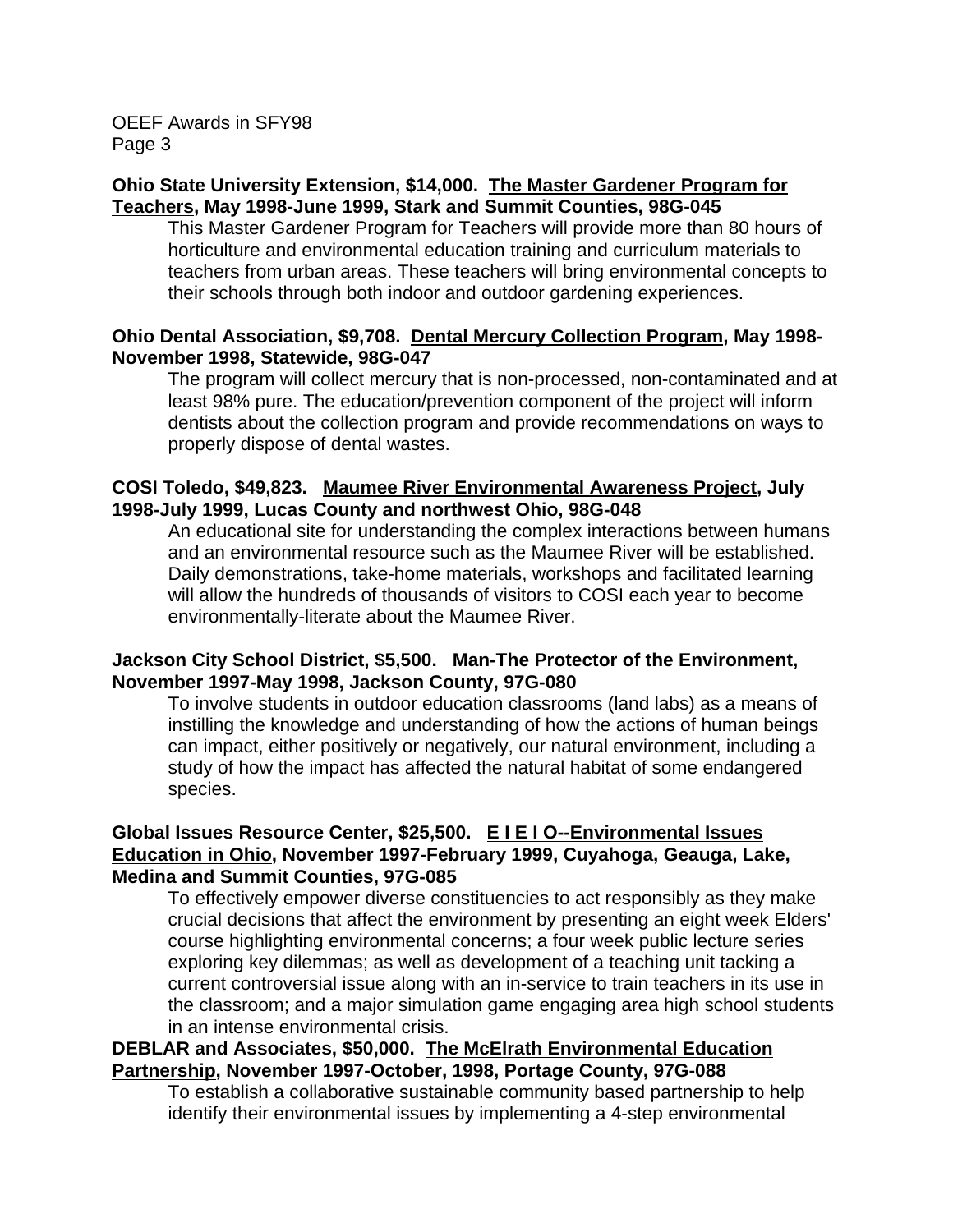education process which includes 1) community organization, 2) defining environmental issues and community needs, 3) community coordination, and 4) initiating education strategies in response to the community's environmental needs.

## **Ohio Valley Regional Development Center, \$11,206. The Economic Benefits of Reducing Waste in the Business Community, November 1997-January 2000, Adams, Brown, Clermont, Fayette, Gallia, Highland, Jackson, Lawrence, Pike, Ross, Scioto and Vinton Counties, 97G-089**

Several Chamber of Commerce organizations in the Ohio Valley Regional Development Commission including Adams, Brown, Clermont, Fayette, Gallia, Jackson, Lawrence, Pike, Ross, Scioto, Highland, and Vinton counties will collaborate to educate area businesses. The project will educate members of the business community about how to save money by reducing waste in their business processes.

## **Little Miami Local Schools/Little Miami High School, \$7,336. An Interdisciplinary Study of the Little Miami River, November 1997-October, 1998, Warren County, 97G-090**

 To provide an interdisciplinary study of the ecology of the Little Miami River by using macroinvertebrate sampling, chemical sampling, and algae sampling (to determine water quality). The results of the study will be shared with the Scenic Rivers Director at ODNR, as well as Project Green.

# **Adams-Brown Counties Economics Opportunities, Inc., \$50,000. The Adams County Litter Education Project , November 1997-August 1999, Adams County, 97G-094**

 To creatively educate students about littering, dumping and household waste disposal. The project will involve a kid's activity book, a remote-controlled robot, a puppet show, a newsletter, summer tours, a creek clean up, and an adopt-aspot activity.

## **Anthony Wayne Board of Education, \$20,909. The Waterville Land Lab, November 1997-November 1999, Lucas County, 97G-102**

 To create an appreciation for and awareness of Northwest Ohio's natural heritage for Anthony Wayne School District students and citizens by promoting stewardship of the natural environment through the use of a land lab which will link environmental education in the classroom to local natural areas.

## **Ohio EPA-Northeast District Office, \$13,420. On-Site Sewage Guides Distribution, statewide, 97G-110**

 To print two new published technical assistance operation and maintenance guides for the two most common sewage treatment systems serving small businesses in unsewered areas of Ohio. The project will involve partnering with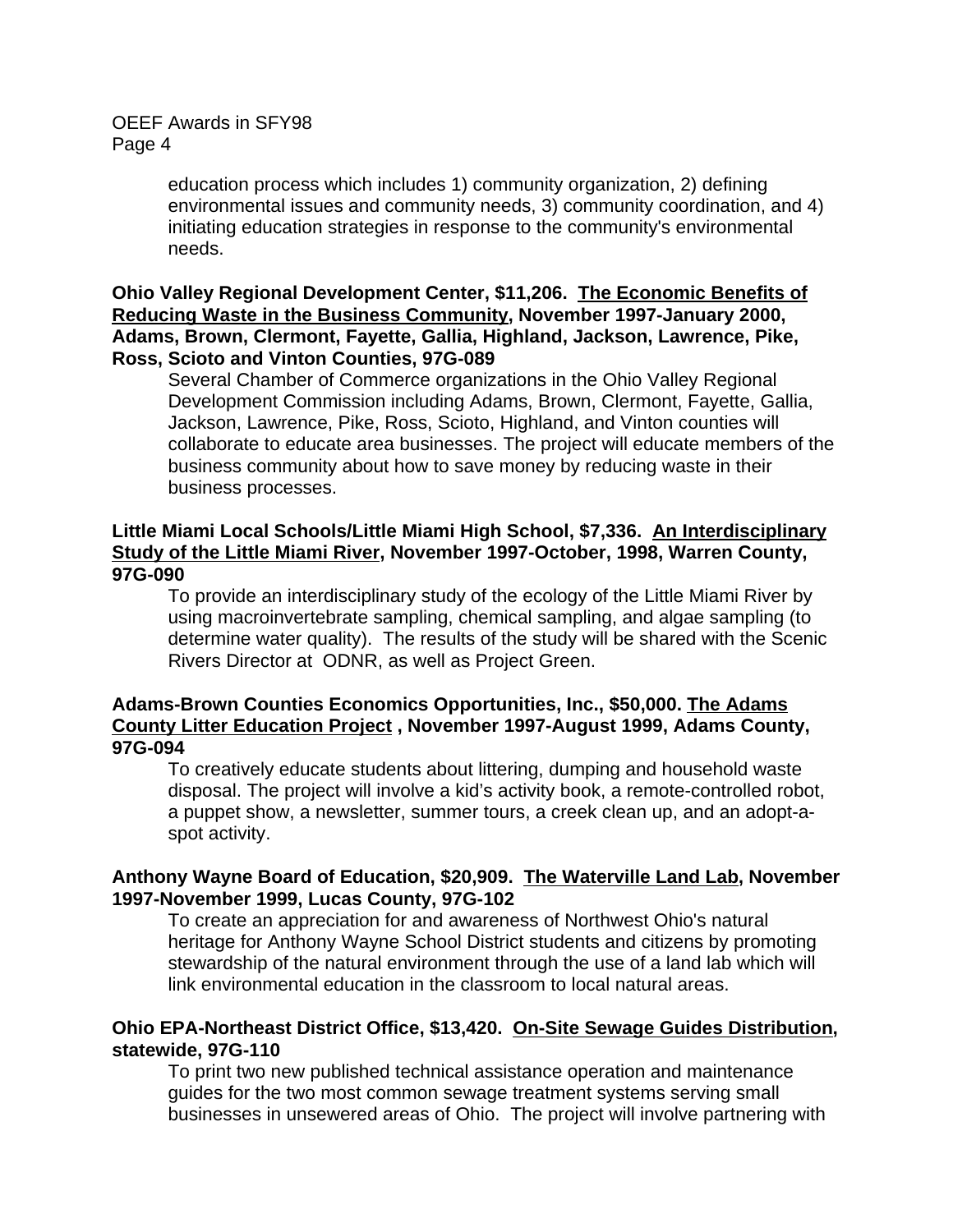> all 88 county health departments to distribute the copies of the guides to existing small businesses.

#### **Association of Ohio Recyclers, \$50,000. Ohio Materials Exchange, December 1997-December 1998, statewide, 97G-113**

To facilitate the creation and coordination of a statewide Materials Exchange program by bringing together several state agencies, solid waste district sponsored regional programs and Ohio's regulated community in a cooperative effort to reduce the amount of waste being disposed of in Ohio's landfills.

#### **Switzerland of Ohio Local School District/River High School, \$20,066. Outdoor Environmental Learning Laboratory, November 1997-November 1999, Monroe County, 97G-116**

To improve the understanding and competency of students in ecological relationships and the necessity for the healthy long-term sustainability of the local environment by implementing activities that investigate environmental problems, their causes and their effects on the community through the use of a 20 acre outdoor learning facility.

## **Cleveland Public Schools, General Education Division, Office of Science, \$26,876.31 Living at the Edge: Exploring Our North Coast Heritage, February 1998-June 2000, Cuyahoga County, 97G-117**

 To provide a collaborative effort between the Steamship William Mather Museum, John Carroll University, the Cleveland Public School's Urban Systemic Initiative Office and the Cleveland Public School's Office of Science which will provide selected ninth grade students the opportunity to study environmental issues that are both current and regional during three all-day visits to the museum.

## **Ohio Energy Project, \$50,000. Ohio Energy Project, January 1998-December 1998, 59 counties statewide 97G-120**

To provide a week-long workshop for teachers, to present information about the economic and environmental advantages and disadvantages of the 10 major sources of energy. The teachers will construct an Energy Cycle which will be retained by the school district and used annually by teachers of grades 5 through 12.

# **Seventh Generation, \$49,154. The Watershed Education Partnership Project, January 1998-December 1998, Lorain County, 97G-121**

 To develop a comprehensive, interdisciplinary watershed-based environmental education curriculum for public schools which will raise awareness of Black River environmental issues, and develop a contiguous K-12 curriculum, support statewide watershed education initiatives and provide resources for increasing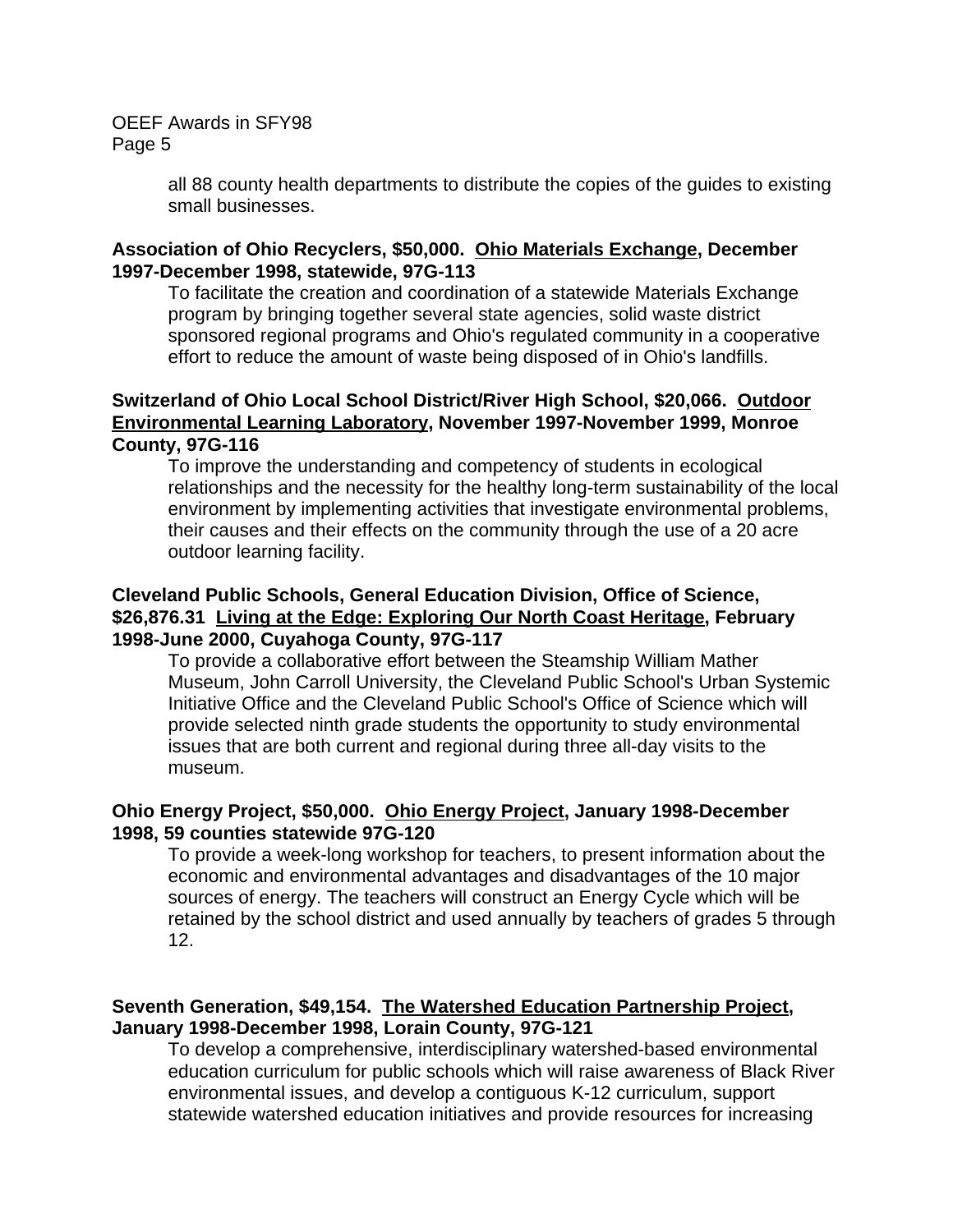demands for environmental education in Lorain County.

## **The Ohio Historical Society, \$50,000. Why is Rush Creek Orange?, Perry County, 97G-124**

 Using a cooperative learning model and distance-learning technology, the New Lexington Ohio school district second, third, ninth, and tenth grade students will study the environmental history of Rush Creek. The students will explore the need for clean-up solutions that will revitalize Rush Creek and preserve part of New Lexington's landscape legacy.

## **Lourdes College, \$49,993. Environmental Balance--The Whole Picture: Student Explorations of Plants, Pollinators, Pests and Predators, Lucas County, 97G-134**

To provide hands-on, environmental science education to elementary through adult-age learners by having the learners participate in field classes, Summer Earth Science Camps, LC Continuing Education classes, and/or outreach, field study programs in secondary schools.

## **Ohio EPA - Southwest District Office, \$17,892. Southwest Ohio Local Government Pollution Prevention Collaborative, November 1997-April 1999, Butler, Brown, Clark, Clermont, Darke, Greene, Hamilton, Highland, Logan, Miami, Montgomery, Preble, Shelby Counties, 97G-141**

 The Southwest Ohio Local Government Pollution Prevention Collaborative will operate a permanent networking group for local government personnel. The Collaborative will train local governments in the knowledge and skills needed to promote and implement pollution prevention in their operations and communities.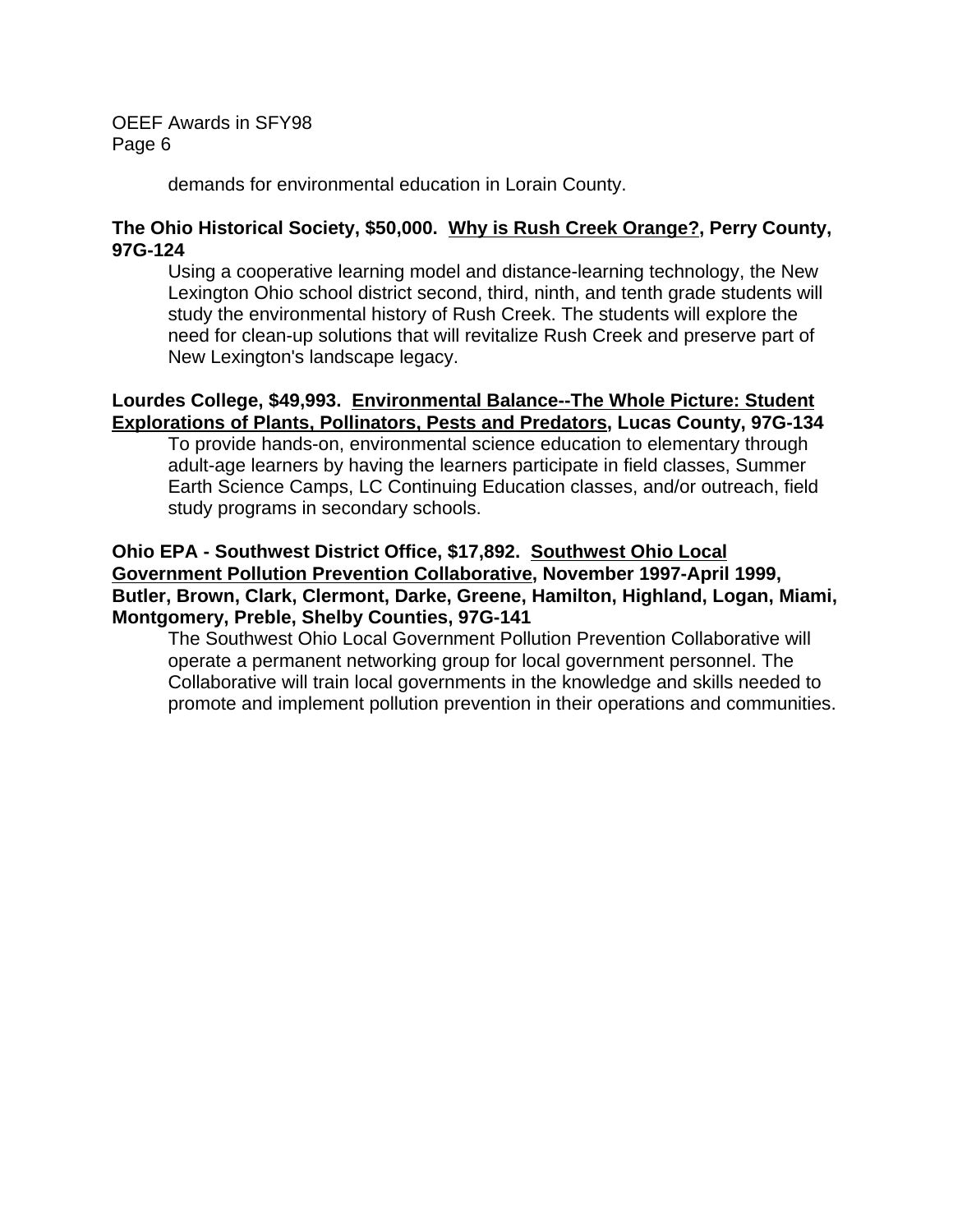#### **ENVIRONMENTAL EDUCATION CO-SPONSORSHIP**

#### **State Science Day, \$12,500.**

OEEF was a cosponsor of State Science Day 1998 and awarded 24 Governor's Awards for Excellence in Environmental Research.

## **ENVIRONMENTAL EDUCATION PARTNERSHIP**

#### **Environmental Education Council of Ohio (EECO), \$160,140 for two years. 97G-081.**

During 1998, the Office of Environmental Education maintained a partnership with EECO. Among other accomplishments, the partnership produced Ohio's first ever *Directory of Environmental Education Sites and Resources.*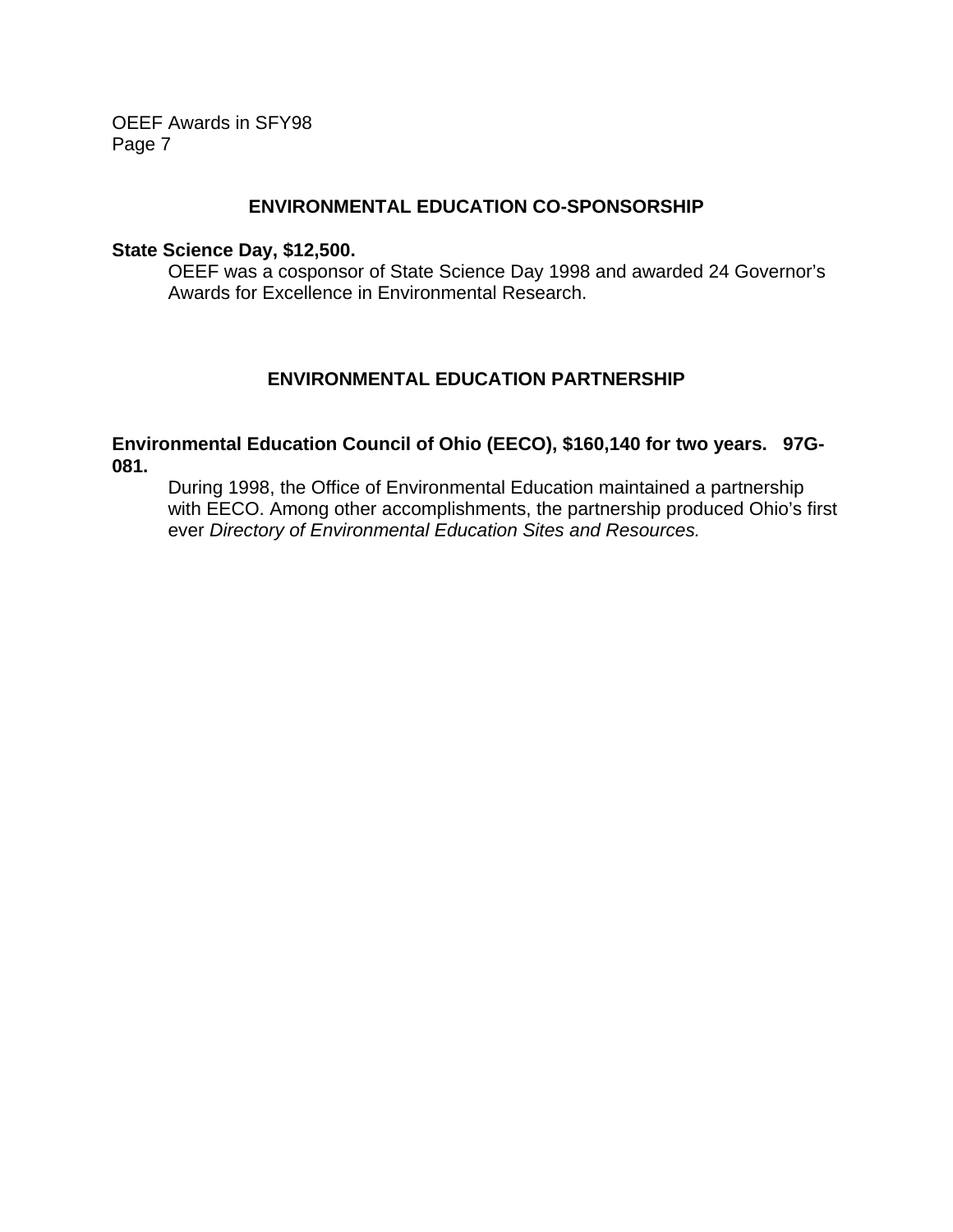## **COMPARATIVE RISK EDUCATION PROJECTS**

The mission of the Comparative Risk Education Strategy Team (CREST) is to develop education programs from opportunities identified in the Ohio Comparative Risk Project. To that end, in State Fiscal Year 1998 the following projects were funded:

# **Youngstown State University--Center for Environmental Studies, \$34,089. Curriculum Development in Risk Assessment, May 1998-June 1999, Mahoning County, 98G-018.**

YSU will develop a curriculum in quantitative and comparative risk assessment for senior undergraduate and graduates by: 1) adding two new courses in risk assessment; 2) adding risk assessment lectures to existing risk assessment courses; and 3) running a certificate program for the 98-99 academic year.

**Rural Action, Inc., \$34,905. Southeast Ohio School Integrated Pest Management, September 1998-June 2000, Athens, Gallia, Hocking, Jackson, Meigs, Morgan, Perry, Vinton and Washington Counties, 98G-051.** This project will facilitate the adoption of safe school pest control, or integrated pest management (IPM), in nine counties in southeastern Ohio. The project will raise awareness in school personnel, boards, and parents of the rationale and methods of IPM.

**Environmental Education Council of Ohio, \$10,000. 98CR-002.**--to assist with EE 2000, the strategic environmental education planning for the state.

**Hamilton County, \$15,000. 98CR-003.**--to assist in the implementation of the Hamilton County Environmental Priorities Project, which is a local comparative risk project.

**The City of Columbus, \$50,000. 98CR-004.**--to provide funding for the development of a Baseline Survey Tool to be used in the implementation of the City's risk communication initiative through the City's Community Risk Panel.

**The Strategy Team, Ltd., \$49,371. 98CR-005.**--to create and administer an environmental literacy study of Ohioans.

**Crossroads Resource Conservation and Development Council, Inc., \$46,000. 98CR-006.**--to conduct minority and low-income grant writing workshops.

**Marcy Design Group, \$146,000.** *Ohio State of the Environment Report* **on CD-ROM, statewide, 98CR-008.**